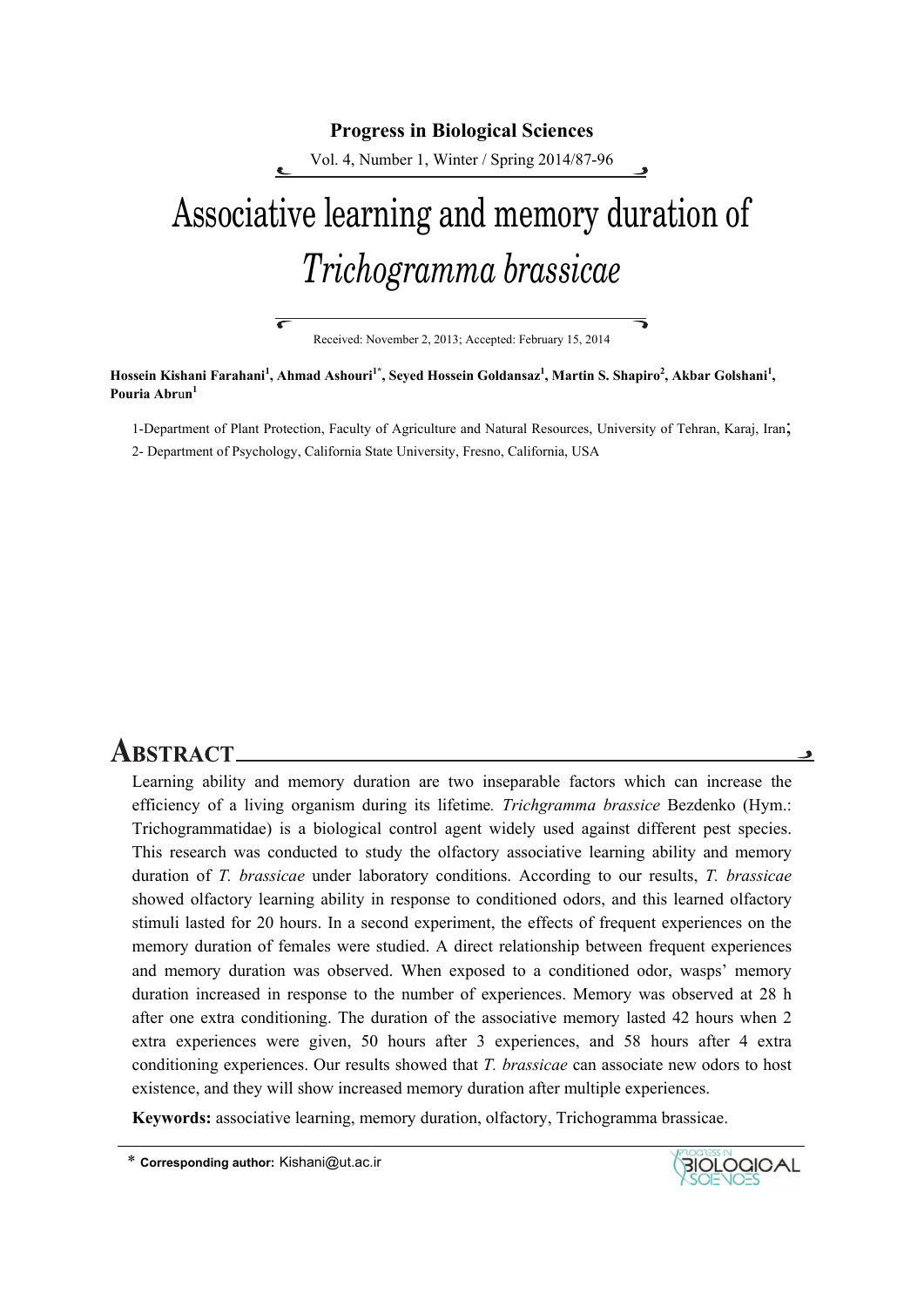## **Introduction**

Two of the most important behavioral aspects of a living organism are its learning ability and its memory duration. Learning is defined as changes in behavior that occur due to past experiences (1). Several studies have documented the learning observed in many invertebrate species, such as snails (2), the nematode *Caenorhabditis elegans* (3, 4), isopods (5), and several insect species. Among the insects, dipterans (5, 6), lepidopterans (7), and hymenopterans (8, 9) provide the best and oldest known examples of learning. However, learning has been studied in different genera from parastici wasp families, such as Agrochrysis, Asobara, Brachymeria, Bracon, Compolitis, Cotesia, Diaeretiella (10-23). Learning may lead to a number of changes in innate behavioral aspects of individuals, such as increased accuracy in stimuli selection related to a required source, modified preferences, and totally decreased mutability of a parasitoid's response to a cue (24, 19).

Different stimuli types including visual, olfactory, and tactile, even those that are ecologically relevant, can be learned by parasitoids as new stimuli (25, 26, 27). Novel learned stimuli enable parasitoids to focus on the most reliable cues (19, 23, 24) which can increase a female's efficiency in nature in finding the host habitat faster and saving energy by avoiding random searches for a host habitat.

The Trichogramma genus is a generalist egg parasitoid that primarily parasitizes Lepidopteran species (28, 29). *Trichogramma brassicae* Bezdenko (Hymenoptera: Trichogrammatidae) is a polyphagous parasitoid that parasitizes a wide range of lepidopterous hosts (30). It is being used globally as a biological control agent against

⊱

its hosts. An estimated 32 million hectares were treated with *T. brassiace* and other parasitoids of the family Trichogramma in 1993 (31), whereas recent statistics show that 15 million hectares are currently being treated with Trichogramma (32, 33). In Iran, this parasitoid is the dominant Trichogramma species and has been reared and released for the biological control of some local key pests (34). Despite several studies on different biological features, the learning ability and memory duration of this species has not been studied well.

Identifying the potential of natural enemies to be control agents is the first step toward developing a biological control program. Because of the importance of this species in biological control programs and in order to learn how to increase female parasitoid efficiency in nature, this investigation was conducted to study the olfactory learning abilities and memory duration of *T. brassicae*.

# **Material and Methods**

#### **Host eggs**

Eggs of *Ephestia kuehniella* Zeller (Lep.: Pyralidae) were used as hosts for all observations. Eggs were obtained from a culture maintained at the Insectary and Quarantine Facility, University of Tehran. The culture was reared at 25±1ºC on wheat flour and yeast (5%). About 20 mated female moths were kept in plastic containers (500 ml) to produce eggs. Eggs were collected daily to ensure that those used in the experiments were not more than 24 h old.

#### **Parasitoids**

The stock colony of wasps came from cultures maintained by the Biological Control Research Department (BCRD) of the Iranian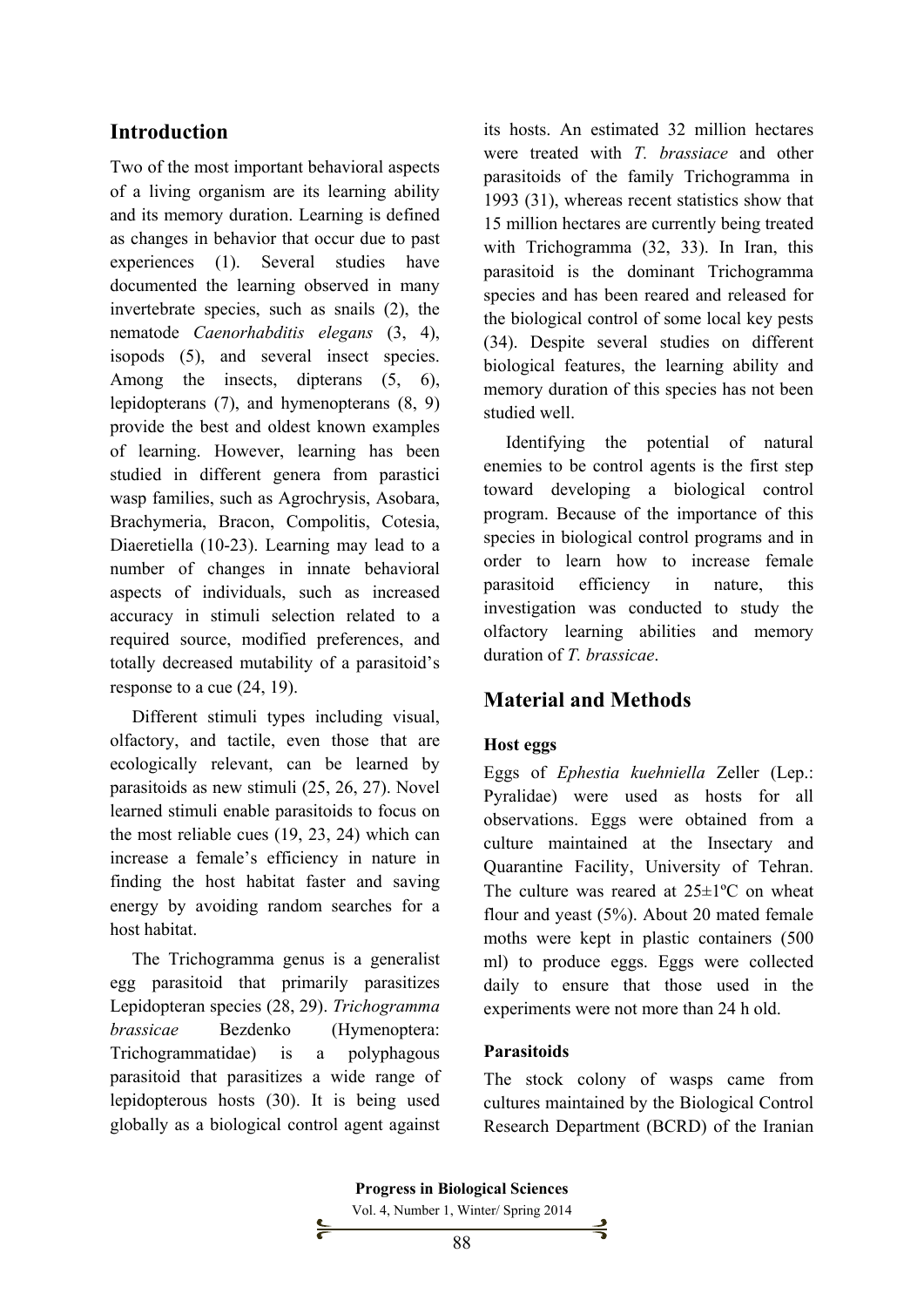Research Institute of Plant Protection (IRIPP). The wasps were originally collected from northern Iran (Baboulsar region, south of the Caspian Sea) in 2012. The colonies were reared on *E. kuehniella* for more than 25 generations. 200 fresh host eggs (maximum 2 h old) were glued onto lengths of cardboard  $(1\times5$  cm) with a 10% honey solution. The cards were exposed to a 24-h-mated female in a glass vial  $(50 \text{ ml}, 26 \times 93 \text{ mm})$ . 24 h later, they were removed and maintained in separate glass vials  $(50 \text{ ml}, 26 \times 93 \text{ mm})$  in incubators at  $25\pm1$ °C, 16L: 8 D and  $50\pm5\%$ RH. The glass vials were checked daily until wasps emerged.

# **Experiment Design**

#### **Conditioning**

Sixty-five mated females (naïve and one day old before any host encounter experience) were exposed to host eggs (only 25 host eggs were glued onto cards). The wasps were maintained in vials for 30 minutes to gain oviposition experience. Females were given initial experience to avoid variability in sequence and duration of behavioral events associated with learning from the first hosts encountered. Insects were maintained in vials  $(2\times10$  cm) with 300 host eggs (one-day-old eggs, glued onto cardboard with a 10% honey solution). Vials were transferred to conditioning tanks  $(25\times25\times25$  cm) for 4 hours. During this time, a peppermint odor (at least 97% pure) for half of the wasps and a lemon odor for the rest were pumped into the tanks at 1 m/s.

#### **Flight chamber**

The flight chamber used in the experiments was similar to the one previously described by Yong et al. with some modifications to the structure (35). Air was pumped through the main tunnel chamber (200×500×50 cm,  $l \times w \times h$ ) by a fan at the upwind end and exhausted out by a fume hood at the downwind end. Wind speed in the wind tunnel was 0.5 m/s. Layers of netting between the fan and main chamber created laminar airflow. A smaller chamber  $(50\times20\times20$  cm,  $l \times w \times h$ ) was centered within the main chamber and opened at the upwind and downwind ends to serve as the experimental arena. The walls of the main chamber and experimental arena were clear acrylic. All flight responses were tested at 25°C, 50% RH, and a light intensity of 2000 lux. The schematic of the wind tunnel setup is shown in Figure 1.



Filter paper

**Figure 1. Schematic view of wind tunnel used for flight assays** 

Olfactory learning of T. brassicae 89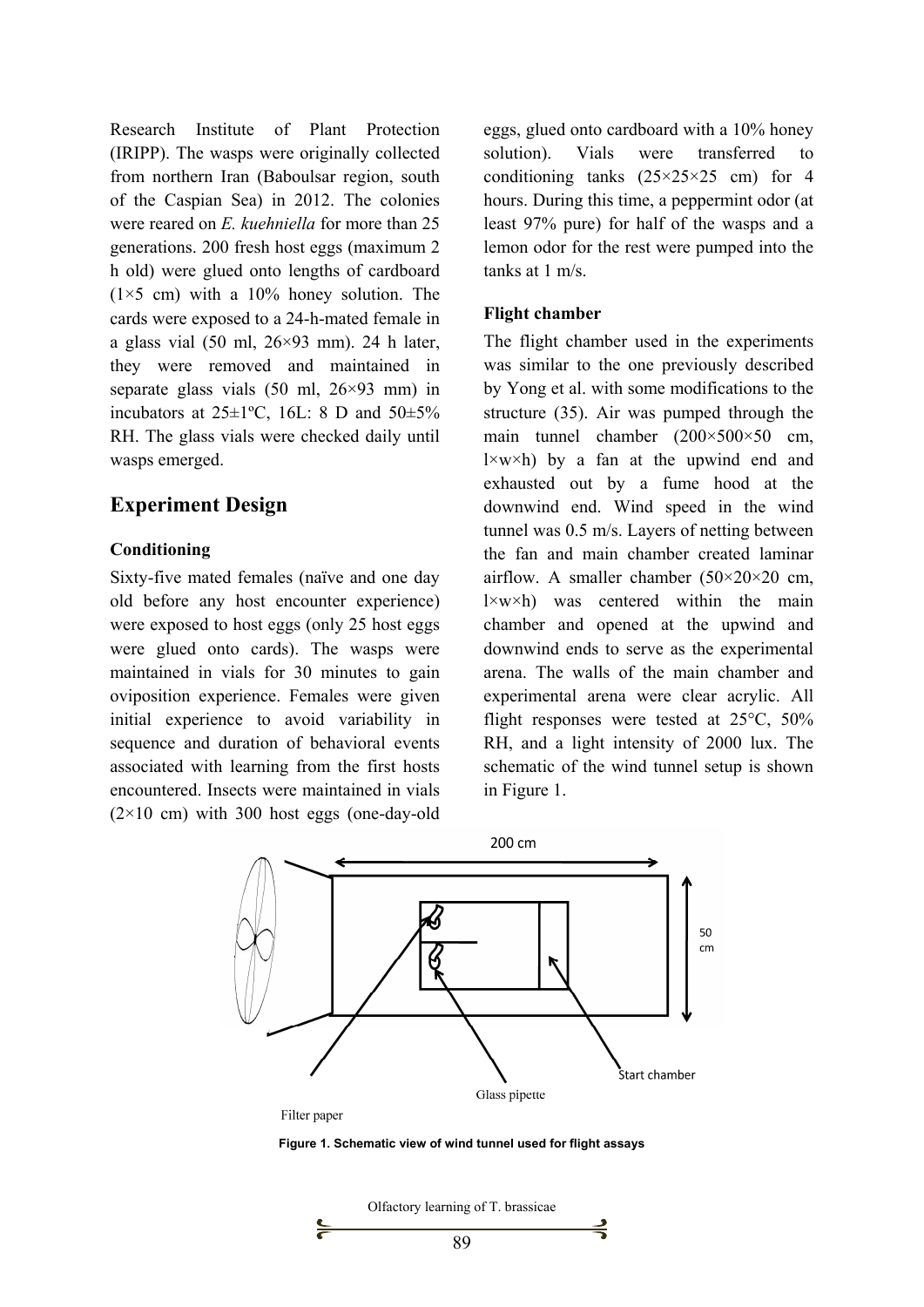#### **Testing**

Fifty wasps were selected from among the conditioned wasps to test in the flight chamber. Fifteen minutes after conditioning, the female wasps were introduced into the flight chamber using a 5 ml shell vial. One ul of each type of odor (peppermint and lemon) was placed on strips of filter paper (1 x 2 cm). These strips were attached to a glass pipette, placed vertically on a stand, and spaced 10 cm apart. The responses of wasps in the flight tunnel to the conditioned odors were observed over the course of 5 minutes. The number of landings on the target (peppermint) or alternate source (lemon odor) was recorded. Females that did not complete a flight or that did not take flight after 5 min were scored as no response.

Memory (retention) was defined as being present when wasps showed a significant preference for the previously associated odor. In order to determine the duration of memory, 50 experienced wasps were kept 2 h, 4 h, 6 h, 8 h, 10 h, 12 h, 14 h, 16 h, 18 h, 20 h, 24 h, 26 h, and 30 h after training until a bioassay was conducted for each time. All wasps (650 individuals) were kept at 25±1ºC, 50%±5 RH and 16:8 L: D and fed with 10% honey solution. Responses of wasps in the flight chamber from each period were observed as explained.

The wasps were conditioned consecutively to show how frequent experiences affect memory duration in females. Wasps were reconditioned 4 hours after the first conditioning with 100 host eggs, and this conditioning period lasted 2 hours. Wasp responses were tested 15 minutes after the second conditioning. Four hours after the second conditioning, wasps were reconditioned for 2 hours. This procedure was repeated to study the effects of 3 and 4 extra conditioning events. Between each trial, conditioned wasps were kept at 25±1ºC, 50%±5 RH and 16:8 L: D and fed with 10% honey solution. For each test, sixty-five oneday-old naive females of both strains were conditioned, and the responses of 50 wasps in the flight chamber were recorded as described. All flight bioassays were conducted under laboratory conditions at  $25 \pm 1$ °C,  $50\% \pm 5$  RH.

## **Statistical analysis**

Differences in the total number of wasps that completed a flight to one odor within each two-choice experiment were analyzed by  $\gamma^2$ statistics using SAS software, Proc Freq., (36). To test memory duration, responses of wasps in each period were recorded and analyzed by Chi-Square test. Whenever the difference was found to be significant, we concluded that a preference for the more frequently visited odor existed.

## **Results**

As Figure 2 shows, no significant differences were observed in the wasps' innate preference for the peppermint or lemon odor  $(\gamma 2= 0.17, P= 0.914, N=50).$ 

A significant difference was observed between the responses to the two odors ( $\chi$ 2= 13.82, P= 0.001, N=50), with a greater preference for the previously-associated odor (Figure 2). This learned stimuli lasted 20 h  $(\chi2= 6.714, P= 0.0348, N=50)$ . Results showed that memory was present 2, 4, 6, 8, 10, 12, 14, 16, 18, and 20 h after a conditioning event with host eggs in the parasitoid *T. brassicae.* Wasp responses during the period in which lasted are shown in Figure 3*.* However, at 24 h, 26 h, and 30 h after such a training event, this parasitoid did not associate the peppermint odor with the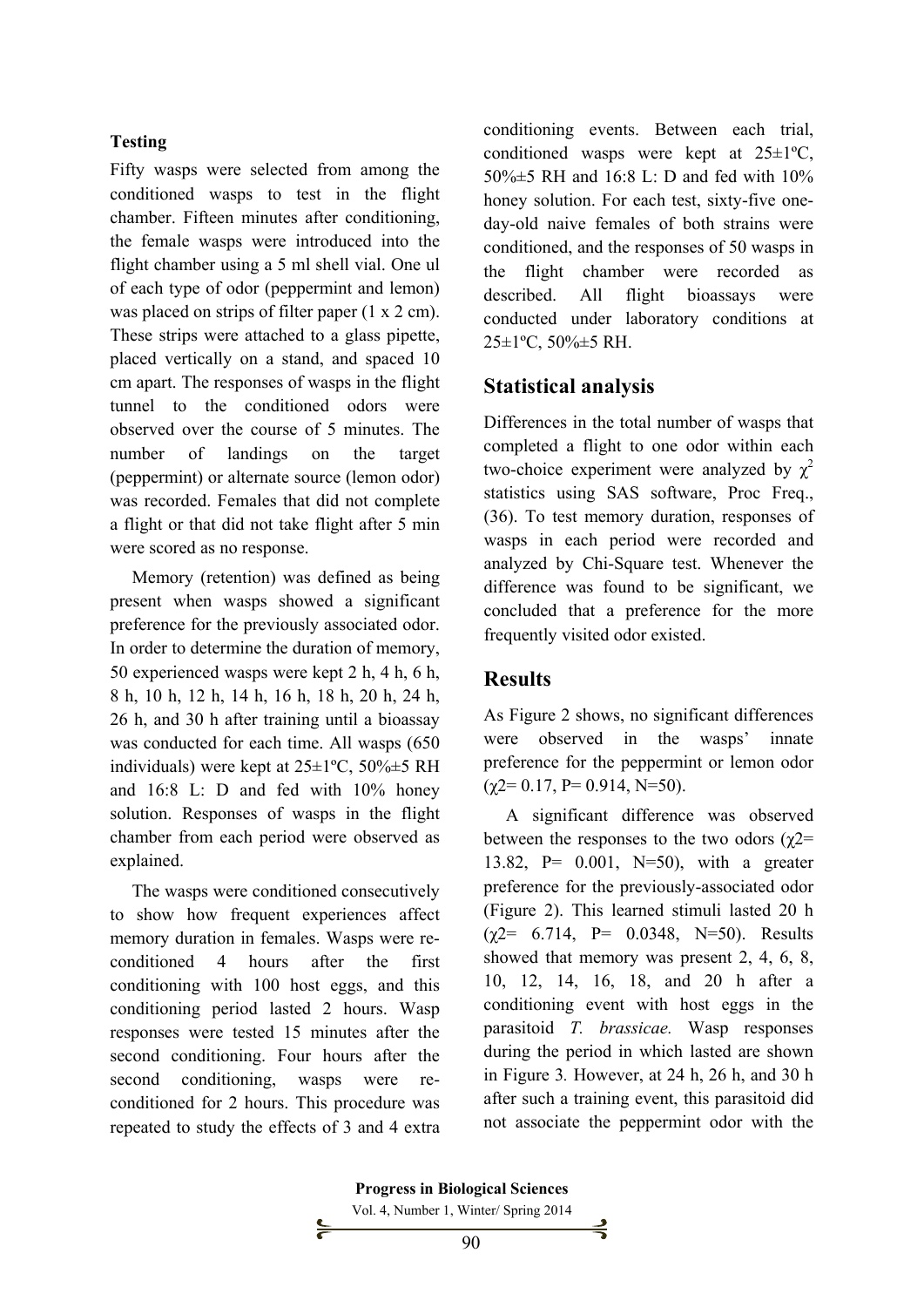reward of parasitizing a host egg; i.e., the memory was no longer present. At this time a significant difference was observed between responses, but the proportion of neutral responses was not significantly different.

The wasps were conditioned consecutively to show how frequent experiences affect memory duration in females. Memory was observed at 28 h after one extra conditioning when wasps were conditioned 6 hours after the first conditioning procedure ( $\chi^2$ =6.768, P=0.0339). The memory lasted 42 hours when 2 extra experiences were performed  $(\chi^2=8.091, P=0.0175)$ . The memory lasted for 50 h after 3 and 58 h after 4 extra conditioning experiences  $(\chi_3^2 = 7.084, P_3)$  $=0.029$ ;  $\chi_4^2=8.605$ ,  $P_4 = 0.0135$ ). Response trends are shown in Figure 4.



**Figure 2. Proportion of innate and learned responses to tested odor by** *T. brassicae* **females** 



**Figure 3. Response trend by** *T. brassicae* **females during period in which memory lasted.** 

Olfactory learning of T. brassicae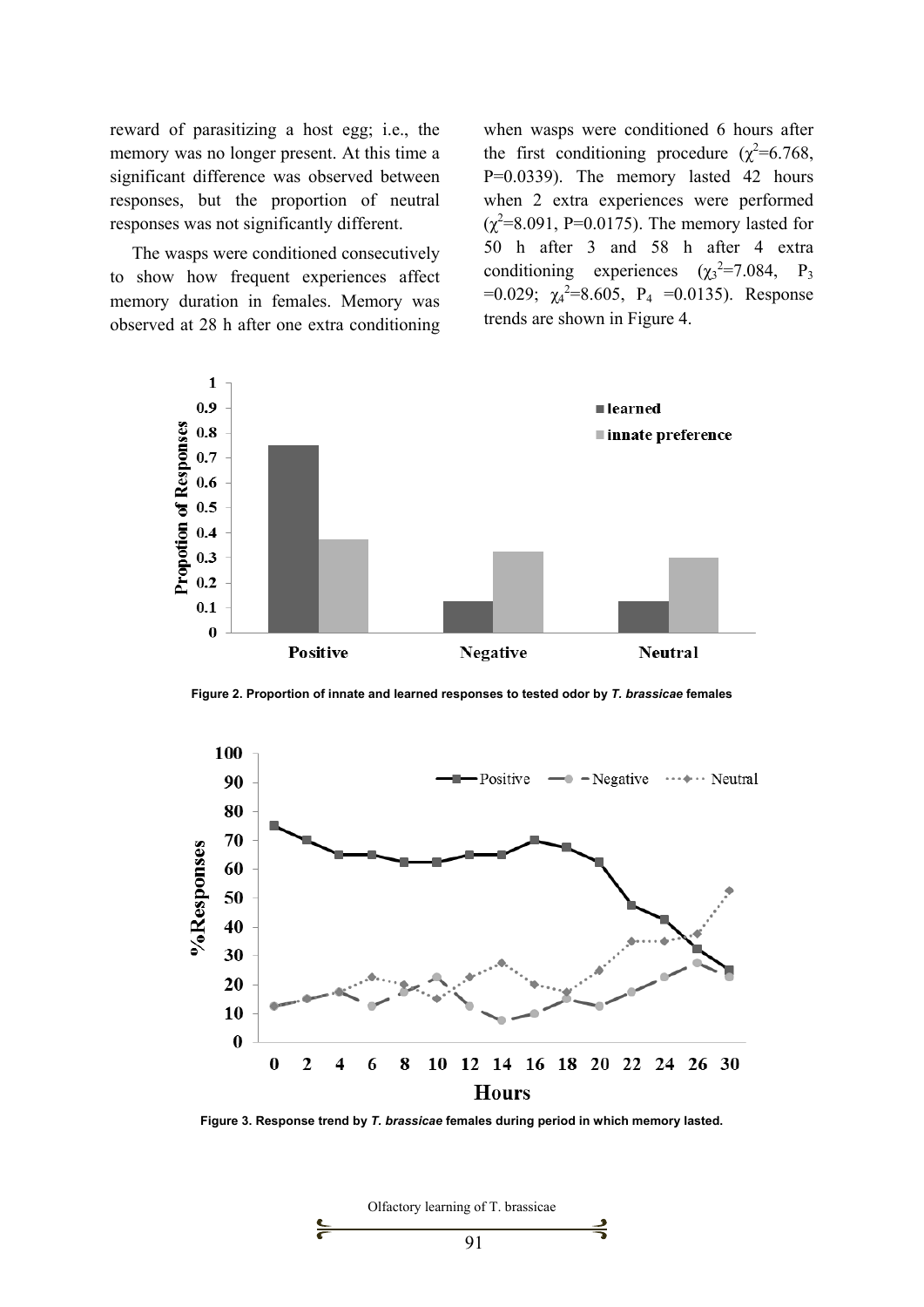

**Figure 4. Wasps' memory duration in response to number of experiences** 

#### **Discussion**

According to our results, *T. brassicae* showed associative learning ability in response to conditioned odors. This learned olfactory stimuli lasted for 20 h. Females exhibited a direct relationship between frequent experiences and memory duration. Their memory duration increased in response to the number of experiences when they were exposed to conditioning odors.

Trichogramma wasps are tiny egg parasitoids of lepidopteran eggs which use host cues to find their hosts, and most of these wasps encounter various hosts (from different species) in various qualities in different environments. Therefore, during their lifespan, they parasitize different hosts. Thus, by learning reliable stimuli which guide them to find hosts of higher quality, they will increase their efficiency. *T. brassicae* is a generalist parasitoid which encounters a broad range of stimuli that are related to host existence. Generalist parasitoids usually must deal with wider stimuli types during habitat selection than do specialists, and thus, learning has been proposed as a more highly profitable strategy to find the most suitable habitat. It has been suggested that learning is especially more important for generalist species (37, 7). Several pieces of empirical evidence confirm this idea (38, 12). This mechanism would enable foraging parasitoids both to cope with the variability of either direct cues from the hosts or indirect cues produced by the host's food plant (20, 38, 21) and to adjust their response to changes in the abundance and quality of potential hosts (39, 7, 21).

We found that number of trials (experiences) is the dominant factor in memory duration of *T. brassiace*. In classical conditioning, conditioning trials that are repeated during an animal's lifetime produce better conditioning than trials that are repeated once (40, 41). There are a number of mechanisms that can contribute to the effect of number of experiences in classical conditioning (42). The acquisition of conditioned response depends on the animal deciding that the rate of reinforcement in the conditioned stimulus (CS) is higher than that in the background (43). To implement the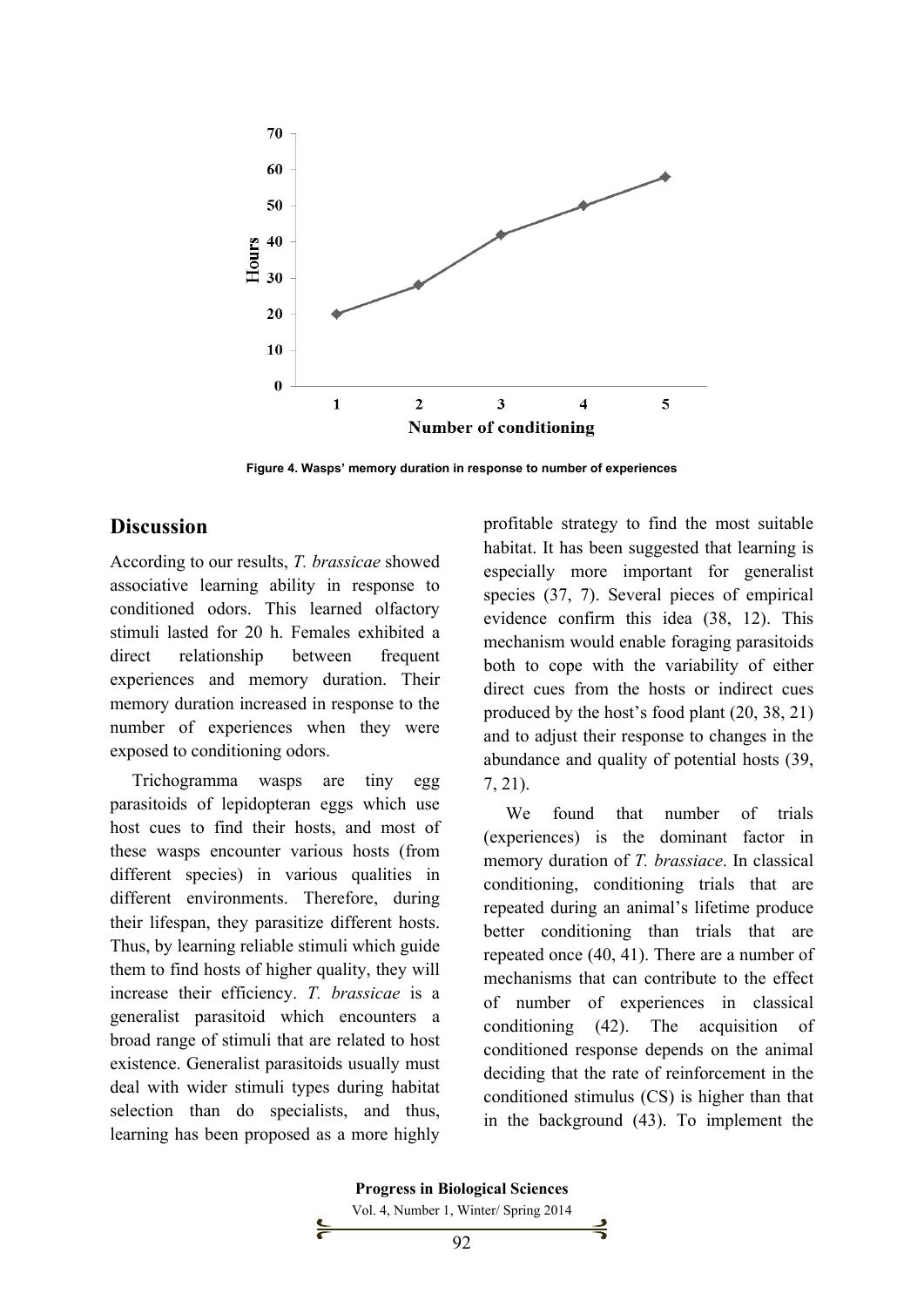idea, the animal is assumed to calculate the ratio of the estimated rate of reinforcement in the CS over the rate of reinforcement in the absence of the CS. Through repetition of learning events, the animal will be faced with the stimuli several times, which will introduce to them the importance of the conditioned stimuli. Higher rates of encounter with CS can show the importance of this stimulus to the animal; thus, it will be considered a high value stimuli in the animal's life. According to our results, *T. brassicae* showed a positive response to repeated conditioning and increased memory duration. When females were exposed to frequent experiences, they showed increased memory duration, lasting for 58 h. This amount of time can help females search for hosts more reliably and save valuable energy and time.

Memory duration and learning are two entirely interdependent components. Memory acts as a safe in which learned information is stored. It will be affected by type and number of conditioning events and experiences. Memory type is classified into several forms based on the time that learned information can be recalled in the animal kingdom. After one single training, short-term memory (STM, also called anaesthesia-sensitive memory (ASM)) will be obtained. STM lasts only a few hours, is unstable, and will quickly be disrupted by other factors such as an application of anaesthesia shortly after learning (44). More durable memory forms of stabilized memory which are resistant to anaesthesia are generally organized after several training events in separated times (spaced training). After several consecutive experiences, LTM (long term memory) must

 $\mathsf{S}$ 

generally be formed, but some parasitoid wasps form LTM after only one learning event (45, 46). *Cotesia glomerata* showed LTM after one single parasitism on its preferred host, *Pieris brassicae,* whereas *C. rubecula,* a closely related parasitoid, showed LTM only after several spaced learning events with its solitary host, *P. rapae* (46). Other species of Trichogramma genus, like *T. evanescens*, despite their extremely small brain, showed LTM which was present 24 h after one single encounter with a hitch-hiking and oviposition experience (46, 47). According to our results, *T.brassicae* showed durable memory after just one training event, and it lasted for 20 hours after conditioning.

As our results show, *T. brassicae* showed long term memory and a positive relation to frequent experiences. This associative learning ability may enable females to show more efficiency in the field in host-seeking processes. As this species is a generalist parasitoid, learning will play an important role in its efficiency in mass release biological control programs. However, more studies must be conducted on its learning ability in the wild to show how this parasitoid will change its innate host-seeking behaviors and its total parasitism efficiency.

# **Acknowledgments**

This study was financially supported by the University of Tehran, but the sponsor had no involvement in the study design, in the collection, analysis, and interpretation of data, in the writing of this report, or in the decision to submit this paper for publication.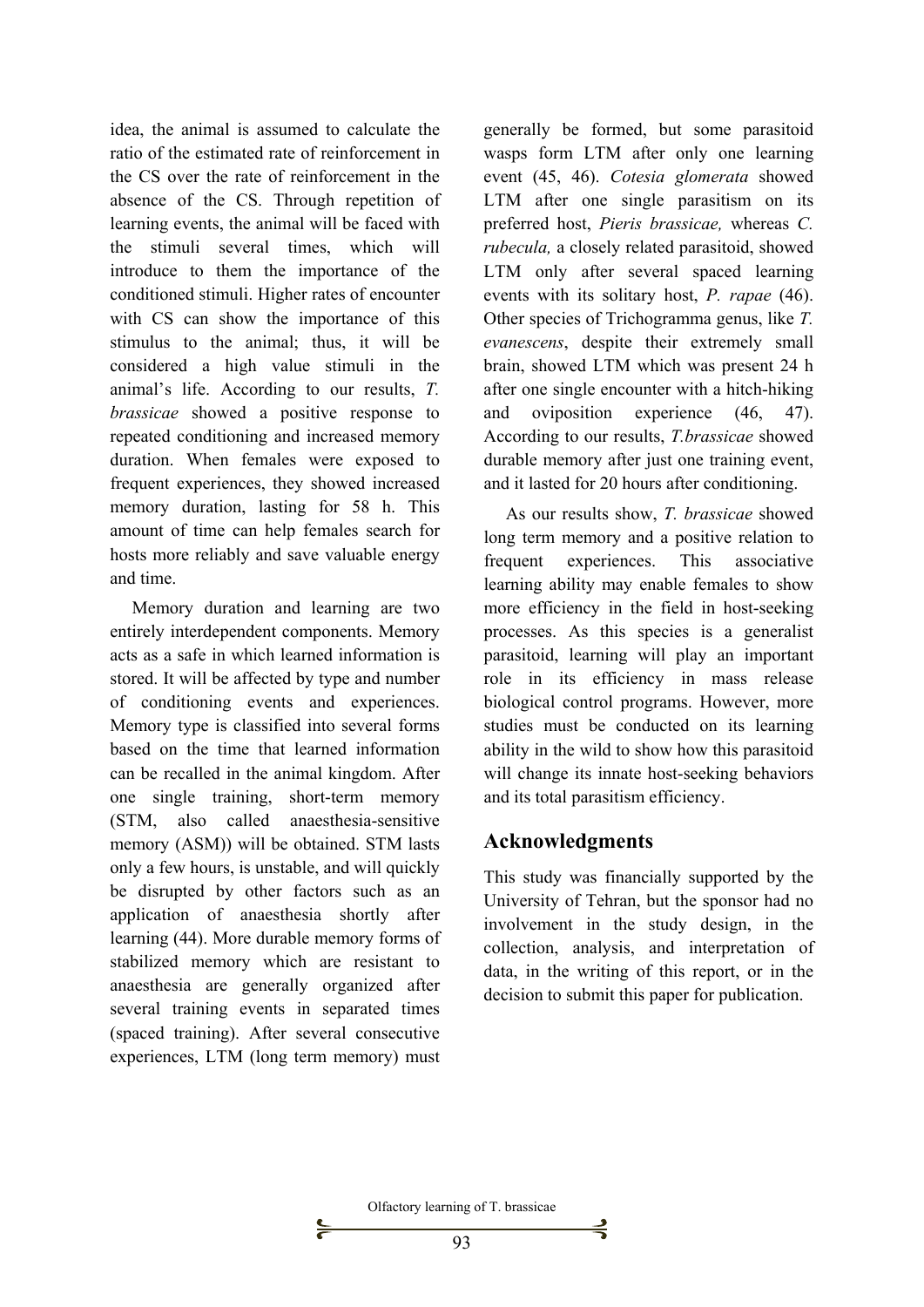# **REFERENCES**

1. Langley, S.A., Tilmon, K.A., Cardinale, B.J. and Ives, A.R. (2006) Learning by the parasitoid wasp, Aphidius ervi (Hymenoptera: Braconidae), alters individual fixed preferences for pea aphid color morphs. Oecologia, **150**,172-179.

و

- 2. Dalesman, S., Rundle, S.D., Coleman, R.A. and Cotton, P.A. (2006) Cue association and antipredator behavior in a pulmonate snail, *Lymnaea stagnalis*. *Anim. Behav., 71,* 789-797.
- 3. Nuttley, W.M., Atkinson- Leadbeater, K.P. and van der Kooy, D. (2002) Serotonin mediates food-odor associative learning in the nematode *Caenorhabditis elegans*. PNAS, 99(19), 12449– 12454.
- 4. Law, E., Nuttley, W.M. and van der Kooy, D. (2004) Contextual taste cues modulate olfactory learning in *C. elegans* by an occasion-setting mechanism. Curr. Biol., **14**, 1303– 1308.
- 5. Baker, M.B. (2005) Experience influences settling behavior in desert isopods, *Hemilepistus reaumuri*. Anim. Behav., **69**, 1131–1138.
- 6. Papaj, D. R. and Prokopy, R. J. (1989) Ecological and evolutionary aspects of learning in phytophagous insects. Ann. Rev. Entomol., **34**,315-350.
- 7. Stireman, J.O. (2002) Learning in the generalist tachinid parasitoid *Exorista mella* Walker (Diptera, Tachinidae). J. Insect. Behav., **15**,689-706.
- 8. Cunningham, J.P., Moore, C.J., Zalucki, M.P. and West, S.A. (2004) Learning, odor preference and flower foraging in moths. J. Exp. Biol., **207**, 87-94.
- 9. Menzel, R., Greggers, U. and Hammer, M. (1993) Functional organization of appetitive learning and memory in a generalist pollinator, the honey bee. In: Papaj, D.R., Lewis, A.C. (Eds.), Insect Learning. Chapman & Hall, New York, pp. 79–125.
- 10. Turlings, T.C.J., Wackers, F.L., Vet, L.E.M., Lewis, W.J. and Tumlinson, J.H. (1993) Learning of host-finding cues by hymenopterous parasitoids. In: Papaj DR, Lewis AC,editores. Insect learning. New York: Chapman and Hall. p. 51-78.
- 11. Chow, A. and Mackauer, M. (1992) The influence of prior ovipositional experience on host selection in four species of aphidiid wasps (Hymenoptera: Aphidiidae). J. Insect. Behav., **5**, 99- 108.
- 12. Dukas, R. and Duan, J.J. (2000) Potential fitness consequences of associative learning in a parasitoid wasp. Behav. Ecol., **11**,536-543.
- 13. Godfray, H.C.J. and Waage, J.K. (1988) Learning in parasitic wasps. Nature, 331,211.
- 14. Guerrieri, E., Pennacchio, F. and Tremblay, E. (1997) Effect of adult experience on in-flight orientation to plant and plant-host complex volatiles in *Aphidius ervi* Haliday (Hymenoptera: Braconidae). Biol. Control., **10**,159-165.
- 15. Kaiser, L. and Jong, R.D. (1993) Multi-odour memory influenced by learning order. Behav. Proc., **30**,175-184.

#### **Progress in Biological Sciences**

Vol. 4, Number 1, Winter/ Spring 2014

⊰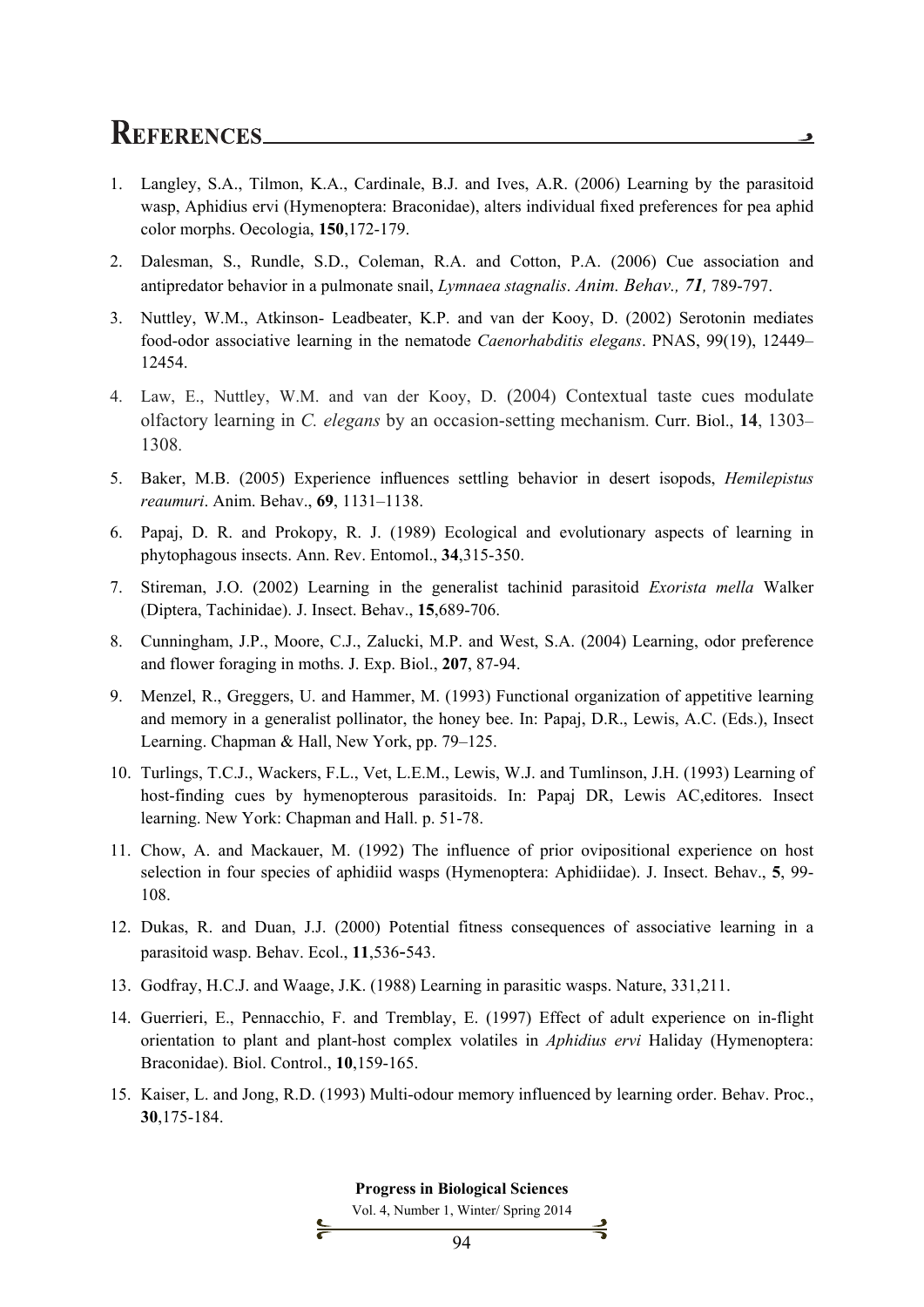- 16. Lewis, W.J. and Tumlinson, J.H. (1988) Host detection by chemically mediated associative learning in a parasitic wasp. Nature, **331**,257-259.
- 17. Papaj, D.R. and Vet, L.E.M. (1990) Odor learning and foraging success in the parasitoid, *Leptopilina heterotoma*. J. Chem. Ecol., **16**, 3137-3150.
- 18. Sheehan, W. and Shelton, A.M. (1989) The role of experience in plant foraging by the aphid parasitoid *Diaeretiella rapae* (Hymenoptera: Aphidiidae). J. Insect. Behav., **2**,743-759.
- 19. Vet, L.E.M., Wackers, F.L. and Dicke, M. (1991) How to hunt for hiding hosts: the reliabilitydetectability problem in foraging parasitoids. Netherland. J. Zool., **41**,202-214.
- 20. Wackers, F.L. and Lewis, W.J. (1991) Olfactory and visual learning and their interaction in host site location by *Microplitis croceipes*. Biol. Control., **4**,105-112.
- 21. Segura, D.F., Viscarret, M.M., Carabajal Paladino, L.Z., Ovruski, S.M. and Cladera, J.L. (2007) Role of visual information and learning in habitat selection by a generalist parasitoid foraging for concealed hosts. Anim. Behav., **74**, 131-142.
- 22. Meiners, T., Wäckers, F. and Lewis, W.J. (2003) Associative learning of complex odors in parasitoid host location. Chem. Senc., **28**, 231–236.
- 23. De Jong, R., and Kaiser, L. (1992). Odor preference of a parasitic wasp depends on order of learning .Experientia*,* **48**, 902–904.
- 24. Papaj D.R and Lewis A.C. (1993) parasitoid wasps learning. New York, NY: Chapman & Hall.
- 25. Vet, L. M. and Groenewold, A. W. (1990) Semiochemicals and learning in parasitoids. J. Chem. Ecol., **16**, 3119-3135.
- 26. Kester, K.M., and Barbosa, P. (1994) Behavioral responses to host foodplants of two populations of the insect parasitoid, *Cotesia congregate* (Say). Oecologia, **99**, 151–157.
- 27. Takasu, K., and Lewis, W.J. (1993) Host-and-food-foraging of the parasitoid *Microplitis croceipes*: Learning and physiological state effects. Biol. Control., **3**, 70-74.
- 28. Babendreier, D., Rostas, M., Höfte, M., Kuske, S. and Bigler, F. (2003) Effects of mass releases of *Trichogramma brassicae* on predatory insects in maize. Entomol. Exp. Appl., **108**, 115-124.
- 29. Kuske, S., Widmer, F., Edwards, P. J., Turlings, T. C. J., Babendreier, D. and Bigler, F. (2003) Dispersal and persistence of mass released Trichogramma brassicae (Hym.:Trichogrammatidae) in non-target habitats. BioControl., **27**,181-193.
- 30. Orr, D.B., Garcia-Salazar, C. and Landis, D.A. (2000) Trichogramma non target impacts: A method for biological control risk assessment. In: P.A. Follett & J.J. Duan (eds.) Nontarget Effects of Biological Control, pp.111-125. Kluwer Academic Publishers, Dordrecht, The Netherlands.
- 31. Li, L.Y. (1994) Worldwide use of *Trichogramma* for biological control on different crops: a survey. In: Biological Control with Egg Parasitoids (E Wajnberg & SA Hassan). CAB International, Wallingford, UK, pp. 37-53.
- 32. van Lenteren, J. C. (2000) Measures of success in biological control of arthropods by augmentation of natural enemies, pp. 77-103. In S. Wratten and G. Gurr (eds). Measures of Success in Biological Control. Kluwer Academic Publishers, Dordrecht, The Netherlands.

Olfactory learning of T. brassicae